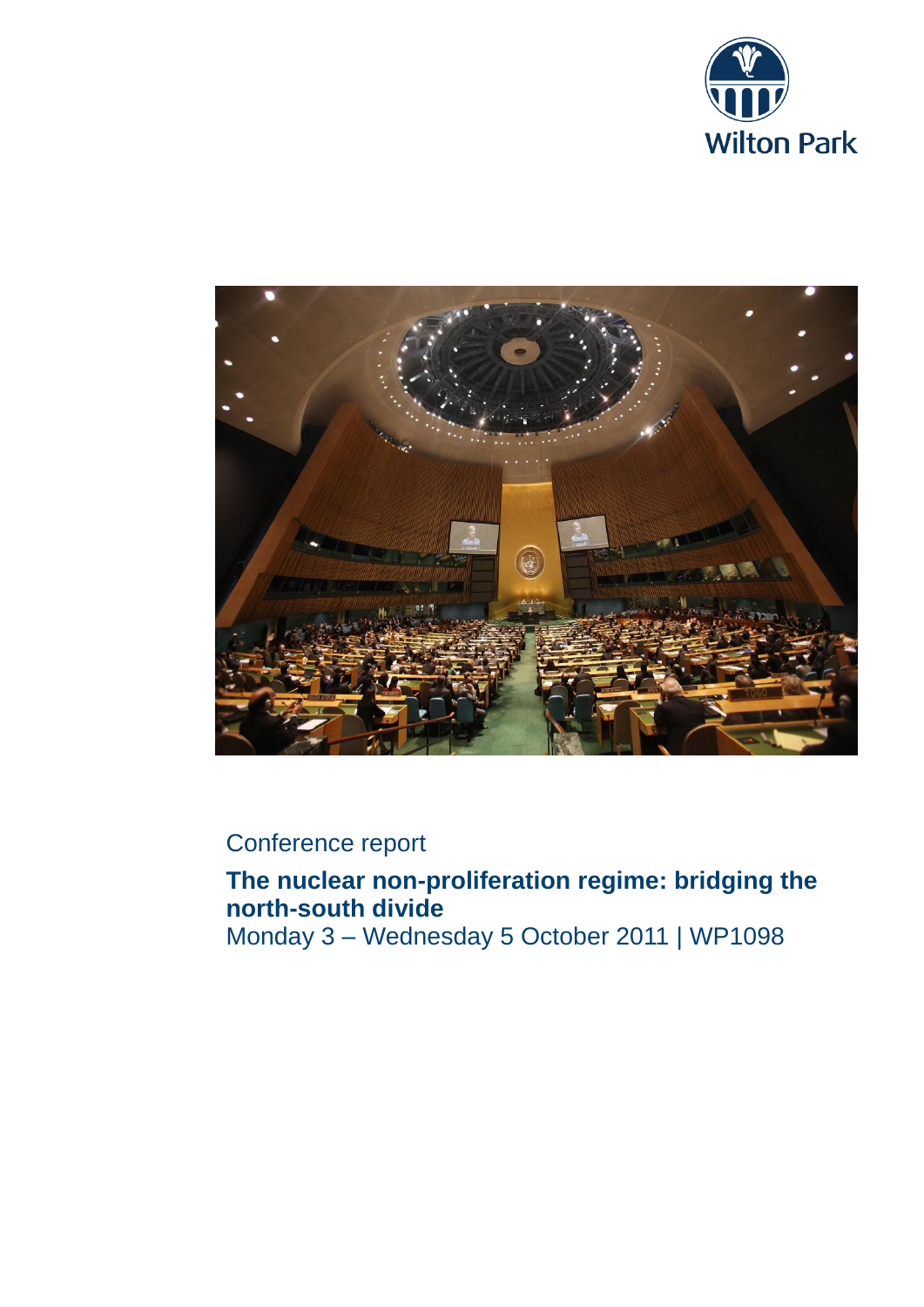

## Conference report

# **The nuclear non-proliferation regime: bridging the north-south divide**

Monday 3 – Wednesday 5 October 2011 | WP1098

## **Introduction**

Various negotiating blocs or political groupings, both formal and informal, operate within the broader nuclear non-proliferation regime of which the Nuclear Non-Proliferation Treaty (NPT) Review Process is one core forum. The Non-Aligned Movement (NAM) is one of the complex and prominent groupings in multilateral diplomacy, with a significant role in the NPT Review Process. Comprised of developing states, the NAM represents an important posture and often raises issues highlighting the gap between developing and developed states. In attempts to facilitate bridging this perceived North-South divide, the conference assessed the role of bloc politics in the nuclear non-proliferation regime and the prospects for better and more coordinated policy between developed and developing states. In doing so, the misperception of a simplistic North-South divide was readily exposed, highlighting the various complex groupings, sub-groupings, and cross-grouping dynamics that operate in the nuclear non-proliferation regime. The NAM itself was determined to be a non-unified entity. The conference also addressed past NPT review cycles and the experiences of the CBW regimes in order to learn from successful cases of collaboration and cooperation between groupings in the wider non-proliferation regime. Similarly, the conference looked ahead to the upcoming 2015 NPT review cycle and other events in the broader nuclear non-proliferation regime, such as the 2012 Middle East WMDFZ conference and the 2012 Seoul Nuclear Summit, in attempts to identify potential challenges to, but more importantly, trends and prospects for success in, grouping collaboration.

#### **Drivers and divides of high-level policy: bloc politics in the nuclear non-proliferation regime**

- 1. The nuclear non-proliferation regime has a number of constituencies and blocs that operate within it, but the character and dynamics of these groupings are not always well understood. Some argue that there is a North/South or developed/underdeveloped divide, but that this divide is overemphasized as a result of the system used to manage NPT meetings. The cold war groupings such as the WEOG and NAM are arguably no longer relevant as their original incarnations. The NAM is fragmented into regional subgroups, and the WEOG provides information only and is dominated by the EU. The Eastern group operates on a virtual basis only. Debate exists as to whether it is possible to restructure these groupings. If so, would this restructuring be through new administrative arrangements or through the creation of cross-cutting coalitions such as the NAC? Another suggestion for restructuring of groups is along the lines of power reactor operatives and fuel cycle companies. Another question remains whether industry can be brought into the picture in the nuclear regime as it is in the chemical regime under the CWC.
- 2. On the other hand, it may be that the real divides within the nuclear non-proliferation regime lie elsewhere. One divide lies between the nuclear weapon states and the rest. Within the NAM there are divides between Latin America, African, the Middle East, and South East Asia. Some regions are involved in non-proliferation diplomacy and for others there seems to be a lack of relevance of the issues. It was questioned to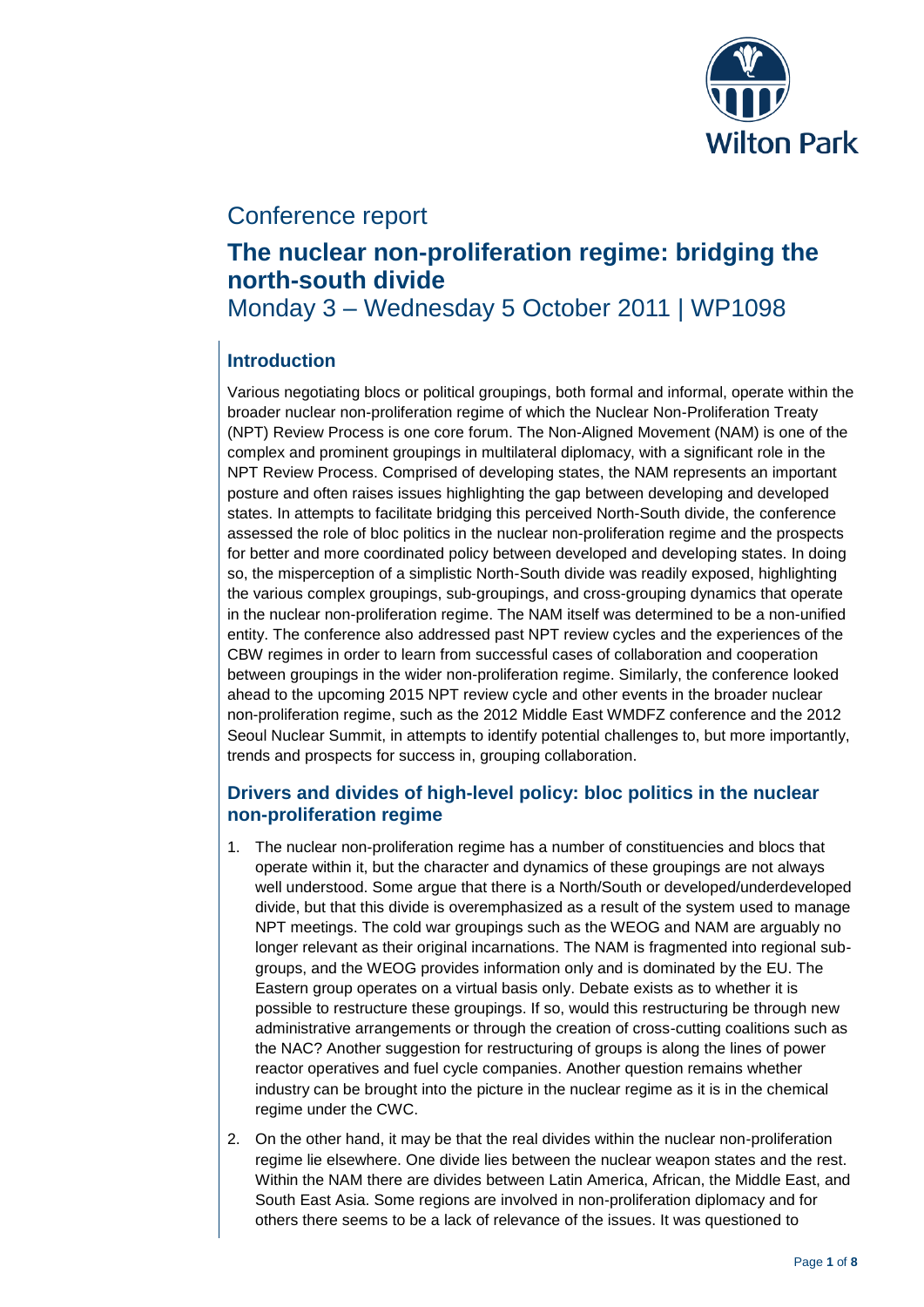whether there should be an official or real CD-type core group of engaged states. There is also a West-West divide on issues regarding approaches to (civilian) nuclear supply. This was visible in the 1970s with the "war on plutonium" which divided the US and Europeans. More recently this division was apparent over the US-India nuclear cooperation deal. Yet another divide exists between the "Vienna White Angels" and the rest, based on the diverging perspectives on the need for more stringent and overt rules for nuclear trade, peaceful uses, and IAEA safeguards. A further divide can be identified between old nuclear energy states and new ones. Another new grouping in the broader nuclear non-proliferation regime which has been identified is the grouping of states working towards goals of nuclear security. Whether this grouping will manifest itself as a coalition in the NPT review process remains to be seen.

- 3. Within the NAM, there are various sub-groupings. For 50 years, with 120 states, clear working groups have been established. There are various chapters, each with key players and different dynamics. The NAM chapter in Vienna, for example, is different from that in Geneva or New York. The NAM itself is not a monolithic unified group although there are shared principles and some voting patterns on issues can be discerned. Traditionally viewing issues through the divide of North-South politics, in Vienna, many non-proliferation initiatives have been viewed by NAM members as further unfair hurdles to development. The NAM has evolved from its original form and continues to evolve. Following the end of the Cold War, the NAM underwent an existential identity crisis and shifted its basis to one of socio-economic issues, between the developing and developing states. The continued relevance of the NAM post-Cold War is of interest, as it the grouping's ability to adapt with the changed systemic milieu. Players matter significantly within the groupings as was evident in the raising of the 2003 Iran nuclear dossier in Vienna.
- 4. The NAM has been described as consisting of three an amalgamation of three types of member states, including "leaders", "spoilers", and "others". There is increasing resistance from the some NAM "leader" states against the few "spoiler" states, something shown by the Iran case. Indeed, the Iran case has made the divide between NAM states more prominent. Individual NAM member states have started to pursue non-proliferation measures based on their own security and political concerns. Outside the NPT review process, the NAM is arguably more normatively important and successful, albeit still not a unified actor.
- 5. Given the varying range of viewpoints within the NAM, advice on efforts to engage with "moderate" NAM states are sought regarding non-proliferation objectives. One suggestion is to appeal to these states in explaining why it is beneficial to adopt these issues, such as the Additional Protocol. In attempting to understand group postures, it is may be useful to question the underlying reason for the longevity of principled positions by a grouping such as the NAM. It was noted that Iran's presidency of the NAM from 2012-2015 will likely force Iran to act in an objective, and less divisive manner. The NAM, at 120 member states, is too large of a grouping to gain consensus, and hence poor at dealing with specific issues. With such a large grouping it is vital to identify the 4-5 key movers/drivers of policy. Determining the strength of the subgroupings within the NAM is of interest. Is there a NAM grouping to stand against the WEOG?
- 6. The NAM chapter in Vienna has been operating since 2003.Some argue that the Vienna chapter is largely operating without a roadmap. Of the 19 Latin American countries, only Cuba has been active on the IAEA BoG. Outreach to the other 18 Latin American states could prove useful in identifying their needs in the nuclear nonproliferation regime. In Vienna, given voting patterns over the past 5-8 years, it appears that decisions on contentious issues have operated on consensus. In assessing how to influence decision-making mechanisms, one should establish who the decision-makers that one is trying to reach are. Iran has over the past few years taken a divisive position amongst the NAM in Vienna.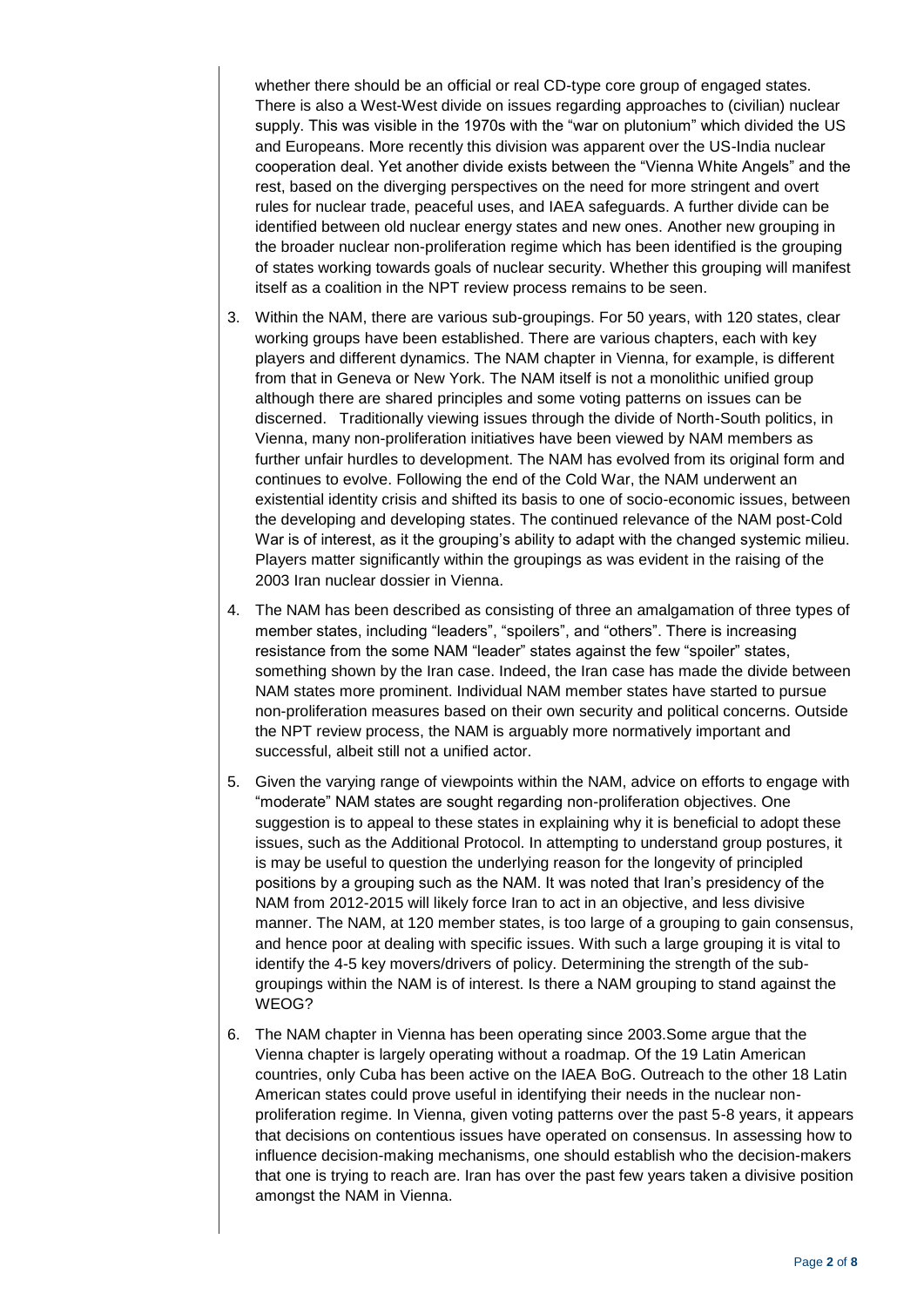- 7. The Additional Protocol can be seen by some as a pre-requisite for technology transfer and this view feeds into the NAM's traditional normative concept issue of fairness in global order. It is noteworthy that the Additional Protocol is however, not a NAM issue. Other states beyond the NAM grouping, including Japan, Germany, and Canada have had political objections to the Additional Protocol. Some Middle Eastern states have also expressed political objections during the IAEA General Conference.
- 8. Given the perceived lack of faith in the non-proliferation and disarmament regime by some states, the possible role for bloc politics in the restoration of confidence and trust is important. Some argue that drawing parallel steps in disarmament will lead to steps in non-proliferation. Others maintain that there is probably not such a defined linear relationship to be drawn and that there is possibly no such clear correlation between disarmament and non-proliferation. In the case of the DPRK, a leap of faith is needed to address this issue. Cross-institutional horse-trading (as in all multilateral fora) is still operating and there is no exception at IAEA. There are trade-offs in terms of the NPT context. The importance of consultation and outreach is key for progress.
- 9. There is a North/North divide on theatre nuclear weapons policy. There is a variance between NATO allies on disarmament. The divide is greater than the divide on Iraq. It is argued that the status quo on theatre nuclear weapons within the alliance is untenable and could bring NATO apart. There is public discontent and opposition with NATO stationing nuclear weapons in host states. At present there is no unity within the northern bloc of states regarding theatre nuclear weapons stationed in Europe. Given the unbalanced dynamic some foresee that these pressures will have to be manifested eventually. It is argued that US troops and military presence in Europe represent the real security assurance rather than theatre nuclear weapons. With public losing faith in relevance of NATO nuclear weapons stationed on their host states, expense is also starting to play a big part in the debate. It remains an open question whether partial removal of US nuclear weapons in Europe would represent positive steps in the nuclear non-proliferation regime and in NATO relations. Some argue that a unilateral removal may not be enough to improve public opposition.
- 10. Some argue that the time is ripe on discussing theatre nuclear weapons in Europe now amongst NATO states. NATO represents "nuclear burden sharing" between members and in the past nuclear weapons in Europe have been akin to a "warm comfort on a cold night". The importance of inter-state relations is vital, especially to gauge how secure states feel. If states feel secure, they may be able to be persuaded to take up non-proliferation initiatives.
- 11. Regarding nuclear sharing in NATO, it is noted that it is usually the Egyptians that raise this issue. The question remains whether it the case of Israel that causes the Egyptians to raise this issue.
- 12. Systemic challenges to cooperation remain within the nuclear non-proliferation regime. Although the majority of states take regime responsibilities seriously, there is a chronic deficit in fulfilling commitments by a few. The NPT review process is only one component of the broader nuclear non-proliferation regime framework. Actions can be taken to address proliferation concerns outside the NPT review process. The NPT can be considered an unqualified success as only one state has withdrawn to date. The failure of the NPT framework remains the lack of universality with the 3 defacto nuclear states existing outside the Treaty. These three states are not consistent with the established international non-proliferation norm. The behaviour of states inside the NPT vis-à-vis these three nuclear states must remain consistent with the NPT norms. India, Israel and Pakistan should not be rewarded with rights and benefits which compliant NPT states are due. The rise of nuclear latency in the 1960s and 1970s was managed through the NPT. The open question now remains how to manage the transition period. Fear of latency may be met with overwhelming conventional weaponry.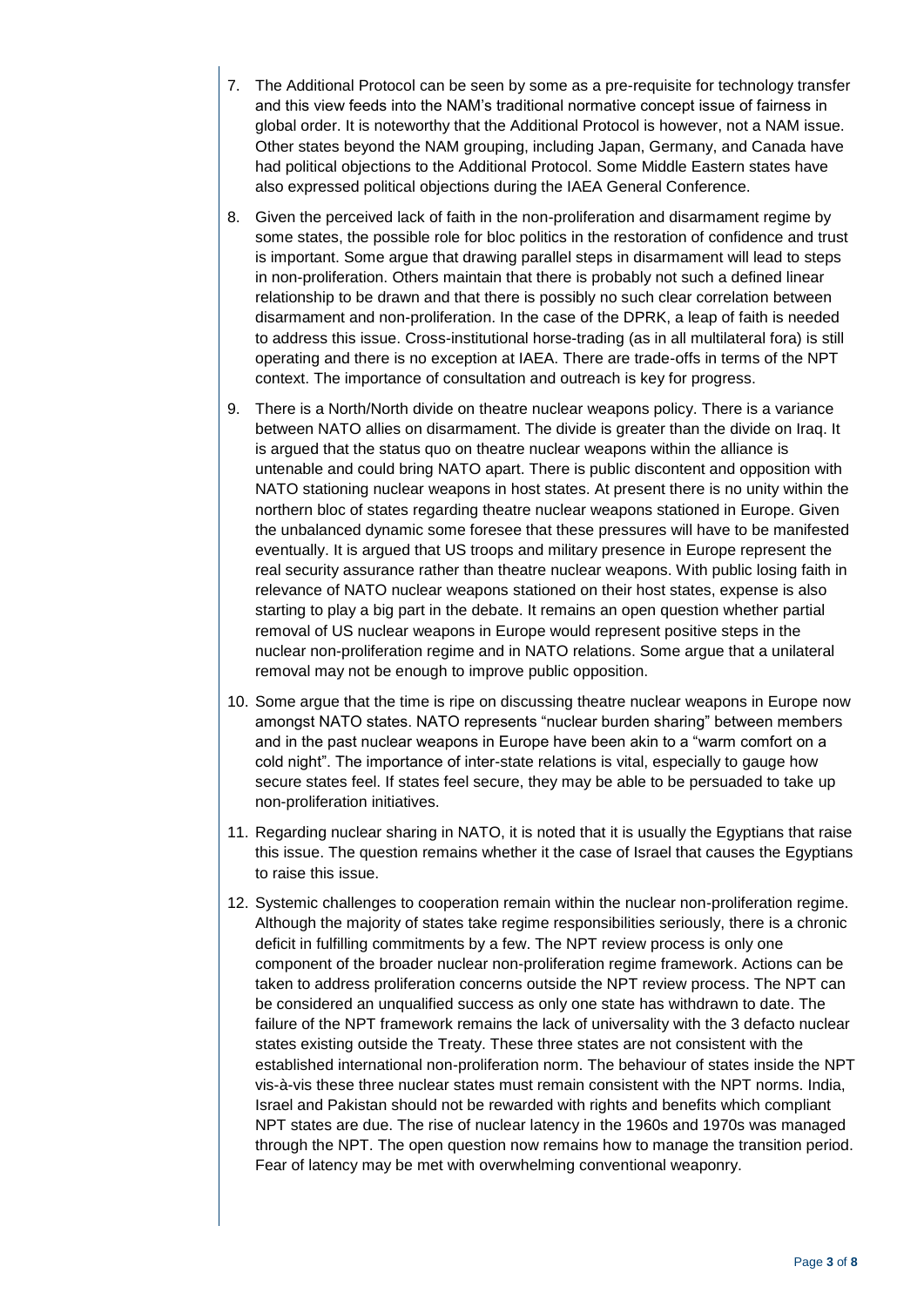- 13. It remains debatable as to where the NPT review process comes into play in this discussion of divides. Does the NPT review system play a positive role in nonproliferation and disarmament or a negative one? Several positive aspects of the NPT review process were identified as follows: 1) it is the only disarmament game in town (P5 v NAM or P5 v NNWS/NAC); 2) it provides incentives for states to act on past commitments (P5-AP-NSG-Zangger); 3) it creates a barometer for evaluating the state of the regime—whether political or technical action is needed. One negative aspect is that the media gives an impression to the outside world, that the NPT meetings generate direct action and that the meetings reflect the state of the nuclear nonproliferation regime. An agreement of words by NPT member states are significant for the media and the political world, but may not lead to real action.
- 14. It was questioned whether it matters if the NPT review structure no longer reflects the political and power divides in the real world. To this end, it was also debated whether a positive effort should be made to change it or is creative adaption/management within the system the answer. Some, including former proponents, argue against proposals for the establishment of a NPT Secretariat, arguing that it may act as "the slow strangulation" of the Treaty.
- 15. From 1998-2002, the New Agenda Coalition (NAC) was a successful active grouping operating in the nuclear non-proliferation regime. This capital-based initiative grouping was well-prepared. 2003-2005 were less successful years for the NAC. The proposal by five ambassadors for a work program was not successful for external reasons. Due to internal differences, the NAC is not likely to rally together in the 2015 NPT review process. The NAC started in secrecy with ambassadors in key positions taking initiative. Such action is risky for individuals. The credibility of the NAC as a negotiating grouping on disarmament issues, was arguably based on the fact that the seven NNWS states were not under the extended deterrence cover of a nuclear umbrella. This may be a lesson for future successful and credible coalitions.
- 16. The politicization of nuclear energy governance remains an area which requires improved cooperation. The 45 NSG states cannot on their own propose to have, nor do they have, a mandate on nuclear energy. The recent proposals accepted in the June NSG plenary to adopt ABACC regional accounting and verification arrangements remain contentious and problematic. Regional verification arrangements such as adopted by ABACC cannot be a substitute for or replace IAEA safeguards standards.
- 17. The handling of non-compliance by the IAEA Board of Governors (BoG) varies by case. There is no automatic implementation of the statute. The lack of definition of noncompliance gives the IAEA BoG freedom to interpret cases, but it also represents a lack of technical standard to go by.
- 18. The lack of a definition of non-compliance in the IAEA BoG remains problematic. Furthermore, the politicization of the BoG remains a contentious issue for the regime. The Board's handling of the various cases, including South Korea and Iran, highlight the issues involved in establishing non-compliant activities. Some argue that South Korea and Iran had at one time both engaged in activities which can be deemed in noncompliance to IAEA safeguards, and that it is just a matter of scale.
- 19. Many question whether the key to a successful coalition within the NPT review process is one consisting of both NWS and NNWS. The EU, which is a bloc player consisting of both NWS and NNWS is often highlighted as the possible sample coalition. Others argue that the EU does not work as an ideal grouping because positions within are well-developed.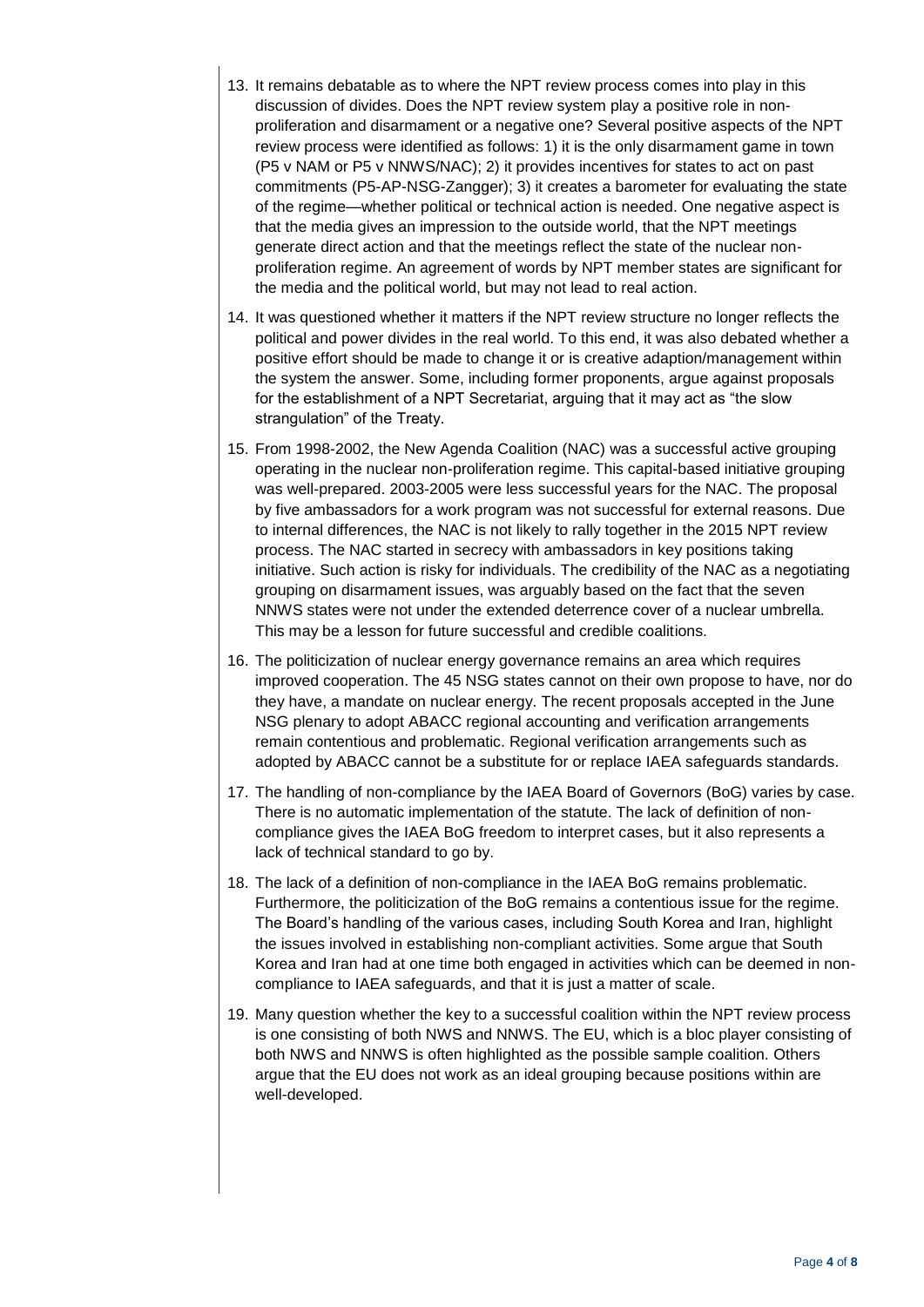### **Applicable Lessons**

- 20. The nuclear non-proliferation regime can seek to apply lessons from instances of successful cooperation in the CBW regimes. The BTWC regime's tremendous capacity-building through relatively informal processes, during the 2002 intersessional process, is one such example of positive collaboration. Inter-group tensions exist and bloc politics operates in the chemical and biological weapons (CBW) regimes as they do in the nuclear non-proliferation regime. Although the challenges faced by the regimes differ given the prohibition on CBW and the national implementation destruction deadlines, there are shared experiences in the review and implementation process for all three regimes.
- 21. The politics of labelling is an issue in the non-proliferation regime. The association of CBW being the weapons of the weak or "low-hanging fruit" does arguably not always hold true. Intent is key when addressing dual-use regimes. Intent can change and yet capabilities remain.
- 22. It can be argued that following China's nuclear test, all the "wannabe" proliferators have been driven by regional drivers. Given the shift from a bipolar to multipolar international system, the regional level has gained increasing prominence. Complex regional balance of power exists with increased regional responsibilities. Are there African solutions to African problems, or can there be global solutions to global problems such as nuclear proliferation?
- 23. As well as from external regimes, possible applicable lessons can be discerned from within the NPT review process itself. Previous successful NPT meetings can be looked upon for extractable lessons. Lessons from the 1995 NPT Review and Extension Conference may assist in understanding how challenges were overcome to result in a successful conference and indefinite extension of the NPT. Key individuals, consisting of extremely skilled and persuasive mid-rank diplomats, proved crucial in generating the drive for architecting successful negotiations. This case exemplified that rank is not always congruent with influence in multilateral diplomacy. Intensive and pro-active preparations were key during the three year period leading up to the 1995 conference.
- 24. In 1995 everyone wanted an extension to varying extents. In hindsight, given the slow implementation of the 1995 Principles and Objectives, some argue that the price for achieving an indefinite extension was too high.

#### **Looking Ahead: the 2012 WMDFZ Conference, the 2015 NPT review process and the 2012 Seoul Nuclear Security Summit**

25. At the time of the conference it was noted by some that if the 2012 ME WMDFZ conference takes place at all, it will be a success in itself. Regional participation is key. All concerned countries should participate in the 2012 conference. Israel, Iran, Syria and Libya should participate. The related events in the regime which could contribute to gauging what is happening in the WMD non-proliferation regime include the IAEA forum on a ME NWFZ, the CWC meeting in late November, and the BTWC RevCon in December. Despite the WMD scope of the conference, the nuclear community appears to discuss the 2012 ME WMDFZ conference more than the CBW regimes. It was noted by some that the 2012 conference will be an event and not yet a process. Others argue that the 2012 conference should outline the process of dialogue to follow on this issue in order to prevent the conference from being a one-off event. There is a need for a regional non-governmental track to provide support to establish and foster a process. The UN Secretary General and the host state (Finland)/facilitator (Ambassador Laajava) will be tasked with taking it forward, but it is up to the region to make it a success. The P5 has an important role in encouraging the conference to take place. Applicable lessons, such as key drivers, can be implemented from existing NWFZs. By spring 2012, the vacuum that has been in the public domain should look more clear regarding the 2012 ME WMDFZ conference. Notably 2012 will be an interesting year given US elections, as electoral pressures could pre-occupy the Obama administration.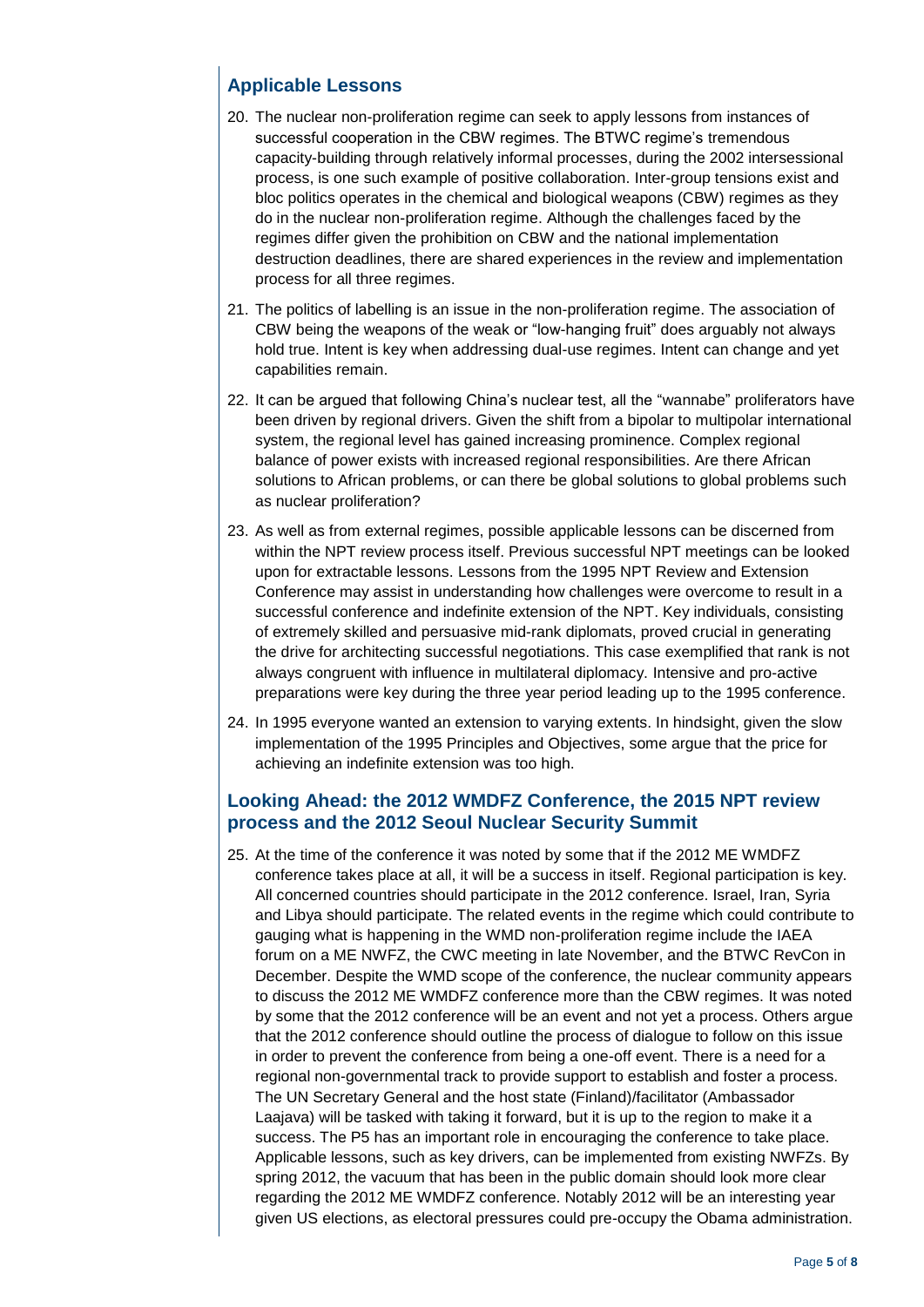- 26. At the time, one open question was what will be the reaction of the Arab states, particularly Egypt, if the proposed 2012 ME WMDFZ conference doesn't take place. The 2012 ME WMDFZ conference needs some outcome. The priorities are not well formulated at the moment and there is a need to move away from the realm of the rhetorical/ideological. Now that the facilitator and host have been appointed for the 2012 WMDFZ conference, the really difficult issues are to come. It remains an open question as to how to sequence the zone issues with the regional peace process.
- 27. Some suggested features for success for the 2012 WMDFZ conference might include: a minimum of debate; high level participation; a focus on the conference as beginning of a process; maintaining expectations as low as possible for the event but high for the goal; and including an agenda of empowering civil society in the region.
- 28. The delay in the appointment of a facilitator/host to the 2012 WMDFZ conference has engendered mistrust in the region and caused the region's states to question the commitment of the depository states to this conference. Given the delay in appointment of a facilitator and the amount of work left to do before the conference, some argue that it may be prudent to postpone the conference slightly in order to have adequate time for necessary preparations. Others argue that if the conference does not take place in 2012, it will be a step back in terms of confidence in the process. There remains some ambiguity as to which parties proposed that the WMDFZ conference should take place in 2012 when negotiated at the 2010 NPT RevCon. Furthermore, it now remains ambiguous as to the attached significance of the timing of this conference. If indeed it was not the regional parties who insisted on the conference taking place in 2012, would it then be imperative that the conference absolutely must be scheduled in 2012, at the expense of preparations? If it indeed was a depository state who argued for timing of the conference to be scheduled in 2012, would it then be prudent, provided that regional states are agreeable, to slightly delaying the date of the conference in order to allow for thorough preparations?
- 29. The exercise surrounding the 2012 WMDFZ conference is one of delicate confidence and trust building between regional parties, as well as one of gauging commitment to the process by extra-regional parties. At the September 2011 IAEA General Conference, the Arab group declined putting forward a resolution on Israel as a good will gesture. Given the delays with the event's administration and politically-sensitive procedural matters, some regional states have expressed doubt about the depository states' commitment to the conference. The slow process of the appointment of a facilitator and host is due to the need for the appointment of a facilitator/host to be acceptable to all regional parties. Some would argue that the careful appointment process should be construed as a sign of the dedication and commitment by the depository states.
- 30. The perspective and role of the Gulf states on a process on the regional zone has potentially changed with the events of the Arab Awakening. Some predict that if Egypt abandons its lead role in the process, Saudi Arabia may step in to take leadership on this issue. Saudi Arabia remains concerned with Iranian nuclear activities and their implications for regional security.
- 31. Some argue that a NWFZ is not sustainable without a CBW ban in the Middle East.
- 32. Given the 2011 Arab awakening, high turbulence in the Middle East will likely continue into 2012. Deeper trends for 2012 may include ad-hoc coalitions of the willing on nuclear diplomacy. Momentum may be reduced by 2012 and expectation gaps may widen. The high profile of the 2012 Seoul Nuclear Security Summit could arguably be a strength and weakness of the process. One concern relating to the Nuclear Security Summit is that key countries are being held outside the process.
- 33. Shaped by the 2010 NPT RevCon Action Plan, US priorities include strengthening international compliance with the NPT and IAEA safeguards. Other concerns include: the lack of universal adherence to the Additional Protocol; potential abuse of the NPT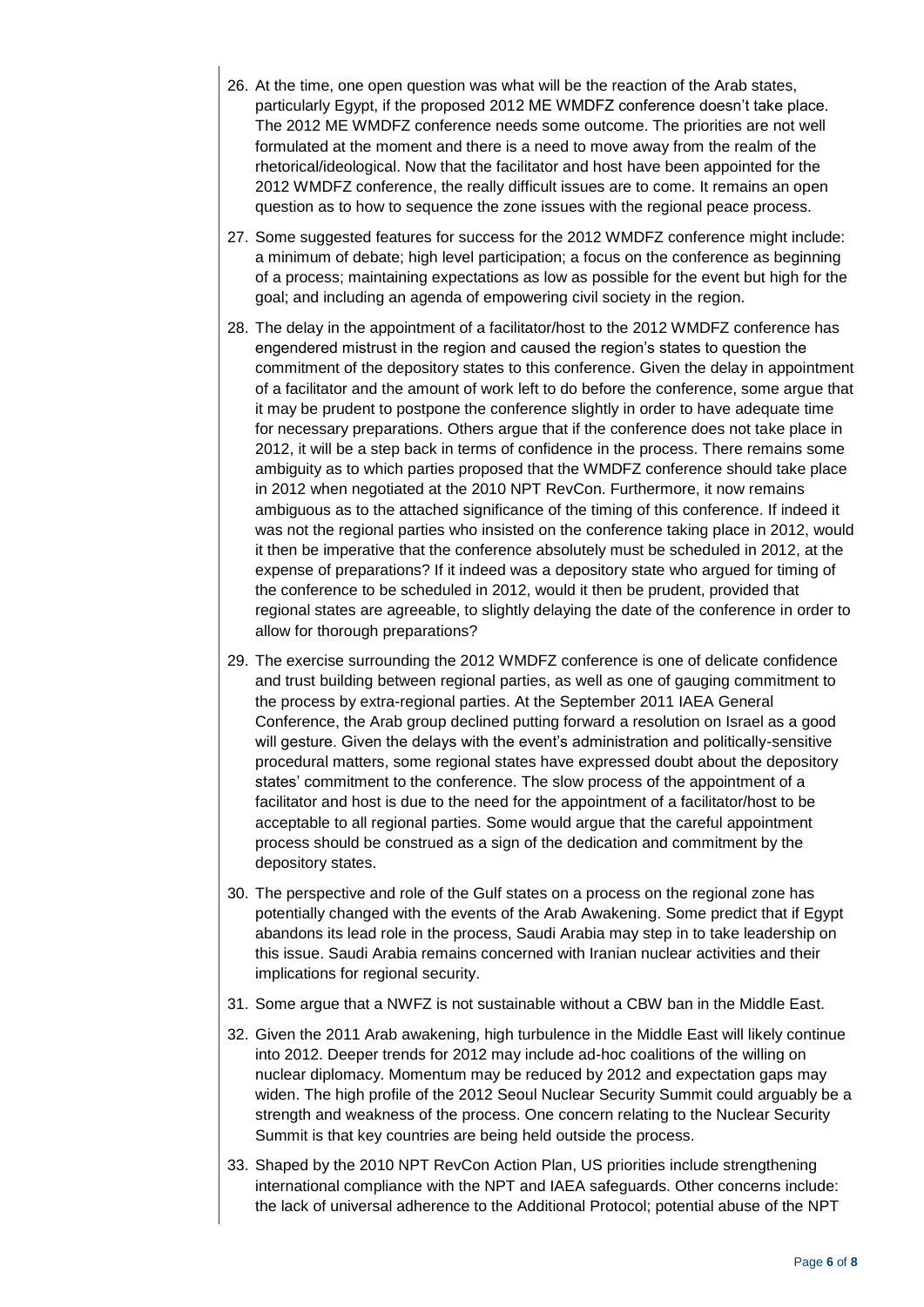withdrawal clause; and the politicization of the IAEA Board of Governors in determining cases of non-compliance. Regarding the difficult cases, prospects for success relies largely on strengthening the IAEA and the political decision of states to comply with IAEA safeguards.

- 34. Progress on Action Plan Point 20 on reporting by NWS on disarmament, is up to all states to implement. The US continues its proactive outreach on NPT issues with NAM/developing states since the 2010 NPT RevCon.
- 35. The NPT is not a bargain between lack of progress on disarmament and noncompliance cases of non-proliferation. There is a growing divide within the northern group/Western group on NPT positions. Division also exist within the NAM. There is a need to arrive at a common understanding of what the NPT means to states parties. Questions exist as to whether: 1) the NAM rise to the occasion with a united position; 2) Indonesia is up to the challenge; 3) South African priorities have changed since the 2010 NPT RevCon; 4) there is soul searching going on between the various NAM members.
- 36. The upcoming 2012 NPT PrepCom will take stock and establish the tangible progress on: the WMDFZ; the P5 process and its commitment to taking actions including reporting on disarmament. On practical terms, for 2015 NPT review process, there is no need to re-invent the wheel. Heading towards the 2015 NPT RevCon, there is an action plan to work from. On philosophical terms, defining success is dependent on which perspective is adopted. Thus, planning for success will differ accordingly.
- 37. Transparency is vital in order to convey the persistent commitment by all states in the NPT review process. Reporting, as per Action 21 of the 2010 RevCon Action Plan, can assist in delivering this sought after transparency. Some would argue that the three NPT pillars are not equally a priority to the US, whereas, pursuing the non-compliance with IAEA safeguards by Iran and Syria, is. Some argue that incremental reductions cannot be the ultimate goal and that the "perverse addiction" to nuclear weapons by some states needs to stop.
- 38. States at the 2012 NPT PrepCom will effectively have six working days to discuss all issues of the three pillars, providing that procedural issues do not delay the substantive discussions. Should the 2010 Action Plan be used as a framework for action obstacles? Some argue that new coalitions are needed and expected to be established within the 2015 NPT review process. There is a need to identify how you create facts on the ground in the regime beyond the 2012 NPT PrepCom. It is acknowledged that there will be some goals that will be shorter term to achieve than others. From the US perspective, continued reporting and transparency on nuclear weapons, with a possible run on CTBT ratification, were suggestions for contributions to bridge divides within the non-proliferation regime.
- 39. Another event in the near-term future is the 2012 Seoul Nuclear Security Summit. There has been plenty of activity leading up to this event. The question regarding the Seoul Summit remains what role nuclear safety will take following the Fukushima accident. The selective group of participants in the two nuclear security summits remains an issue of contention with the excluded states who wish to interact in the formal dialogue.

#### **Bridging divides**

- 40. Bloc politics will continue to play a role in the upcoming fora of the nuclear nonproliferation regime. It remains an open question as to how to best respond to concerns and priorities of the developing countries in ways that best serve global interests in strengthening the nuclear non-proliferation regime.
- 41. Consensus exists that there is no need to re-invent the wheel in the nuclear nonproliferation regime. Mechanisms exist within the current regime. There is however a need to examine the changing power structure within the regime and adjust to new